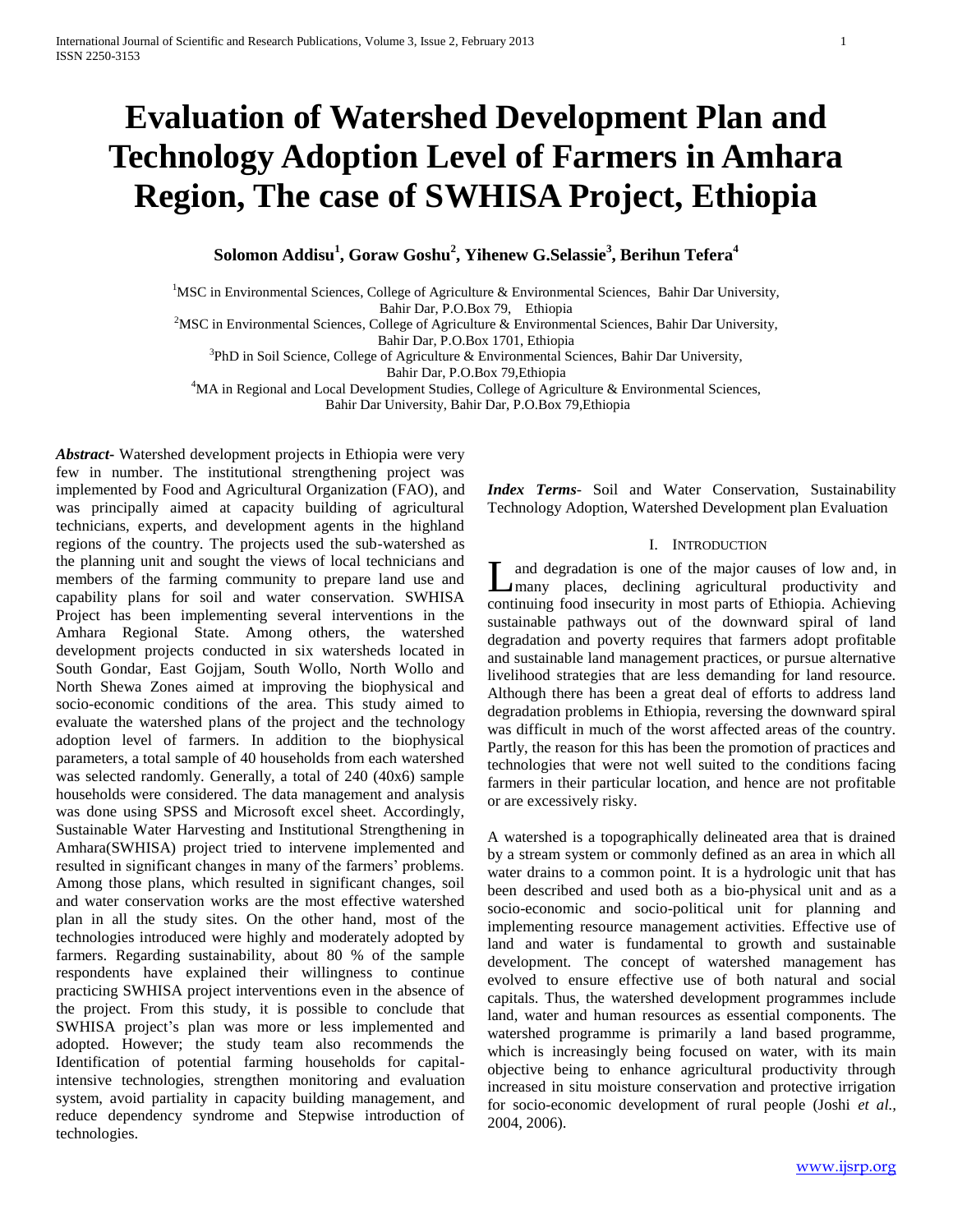A large portion of the rain-fed areas in Ethiopia is characterized by low productivity, high risk and uncertainty, low level of technological change and vulnerability to degradation of natural resources (Joshi *et al*, 2004). Over the years, the sustainable use of land and water has received wider attention among policy makers, administrators, scientists and researchers. Governmental, Nongovernmental and Bilateral developmental projects like SWHISA, GIZ, etc. have emphasized sustainable use of water and other natural resources. In this study, attempt has been made to investigate the impacts of development interventions made by SWHISA in six model watersheds on various bio-physical conditions of the watersheds and socio-economic situations of the community. The watershed approach is a system-based approach that facilitates the holistic development of agriculture, forestry and allied activities in the proposed watersheds. It also forms an appropriate unit for analyzing the development-linked resource problems, designing the appropriate solutions of identified problems and eventually testing the efficacy of the measures taken up.

Watershed Development Programmes (WDPs) have been initiated in Ethiopia to improve and sustain productivity and the production potential regions of the country through the adoption of appropriate production and conservation techniques. The WDP approach seeks to improve and develop all types of lands which found within a particular watershed. Development programs, envisaged under its preview include almost every activity which concerns land, water and biomass production. Experiences have shown that watershed as a base is very effective in use and management of land and water resources. With increasing awareness about the problems related to environment, of the watershed approach is becoming popular and moreover in view of their potential for growth, improvement in income levels and augmenting the natural resource base of the country (Singh, 1991).

Watershed management simply means improving the biophysical and socio-economic situation of a watershed or a catchment area, for instance, by building contour bunds, water harvesting structures (check-dams), field bunds (raised edges), supplying drinking water, building health care facilities, etc. Biophysical interventions facilitate higher land productivity through improved moisture and water availability for agriculture. Watersheds transcend households, communities and even villages, and so their sustainable development is critically linked with both inter household and inter village cooperation.

The Ethiopian government has for a long time recognized the serious implications of continuing soil erosion to mitigate environmental degradation and as a result large national programs were implemented in the 1970s and 1980s. However, the efforts of these initiatives were seen to be inadequate in managing the rapid rate of demographic growth within the country, widespread and increasing land degradation, and high risks of low rainfall and drought. Since 1980, the government has supported rural land rehabilitation, these aimed to implement natural resource conservation and development programs in Ethiopia through watershed development (MOARD, 2005).

In Amhara region, watershed management was merely considered as a practice of soil and water conservation. The success stories of early watershed projects were marked as the basis of major watershed initiatives. But only technological approaches were adopted from those early successful projects and the lessons related to institutional arrangements were neglected. The newly implemented projects neither involved nor took effort to organize people to solve the problem collectively. Where village level participation was attempted, they typically involved one or two key persons like village leaders. These projects failed due to their centralized structure, rigid technology and lack of attention to institutional arrangements.

SWHISA Project has been implementing several interventions in the Amhara Regional State. Among others, the watershed development projects conducted in six watersheds located in South Gondar, East Gojjam, South Wollo, North Wollo and North Shewa Zones aimed at improving the biophysical and socio-economic conditions of the area.

Watershed management component is among the major interventions of the technical and financial support SWHISA is rendering to the agricultural sector aiming at contributing to improve the livelihood of the people of Amhara National Regional State. One model watershed development site has been selected in each of the six SWHISA project districts with area coverage ranging from 250 ha to 540 ha.

Based on the nature of the problems identified in each watershed and the analysis made, appropriate recommendations have been given to solve the problems. The major natural resources and social problems which were identified by SWHISA project were: high population, deforestation, soil erosion, shortage of agricultural land, low productivity of the land, food and feed shortages, etc. The types of interventions identified to solve the problems were soil conservation by physical and biological measures such as water percolation structures, hillside terracing, soil bunds, check dams, cut off drain and water ways, area closure, tree and fodder plantation, compost preparation and introduction of high quality forage species, etc. On top of these, establishment of community based monitoring and follow up system and managing information (related to watershed management) by the community itself are also major focus area of the intervention.

The common plan of the project for all watersheds was focusing on the improvement of the natural resource base of the watershed for higher and sustainable productivity of the agricultural, grazing, and forest lands and improving income of the watershed households though the implementation of the later has delayed. This would be achieved through the introduction of activities such as improved variety of crops, natural fertilization (compost preparation), small scale irrigation, soil and water conservation, forestry production, pasture quality and quantity improvement and production, and introduction of cross-bred animals, etc. In addition to this, water resource development for clean water supply, and tree seedling production were also included. On the other hand, capacity building was taken as a plan through experience sharing, demonstration and continuous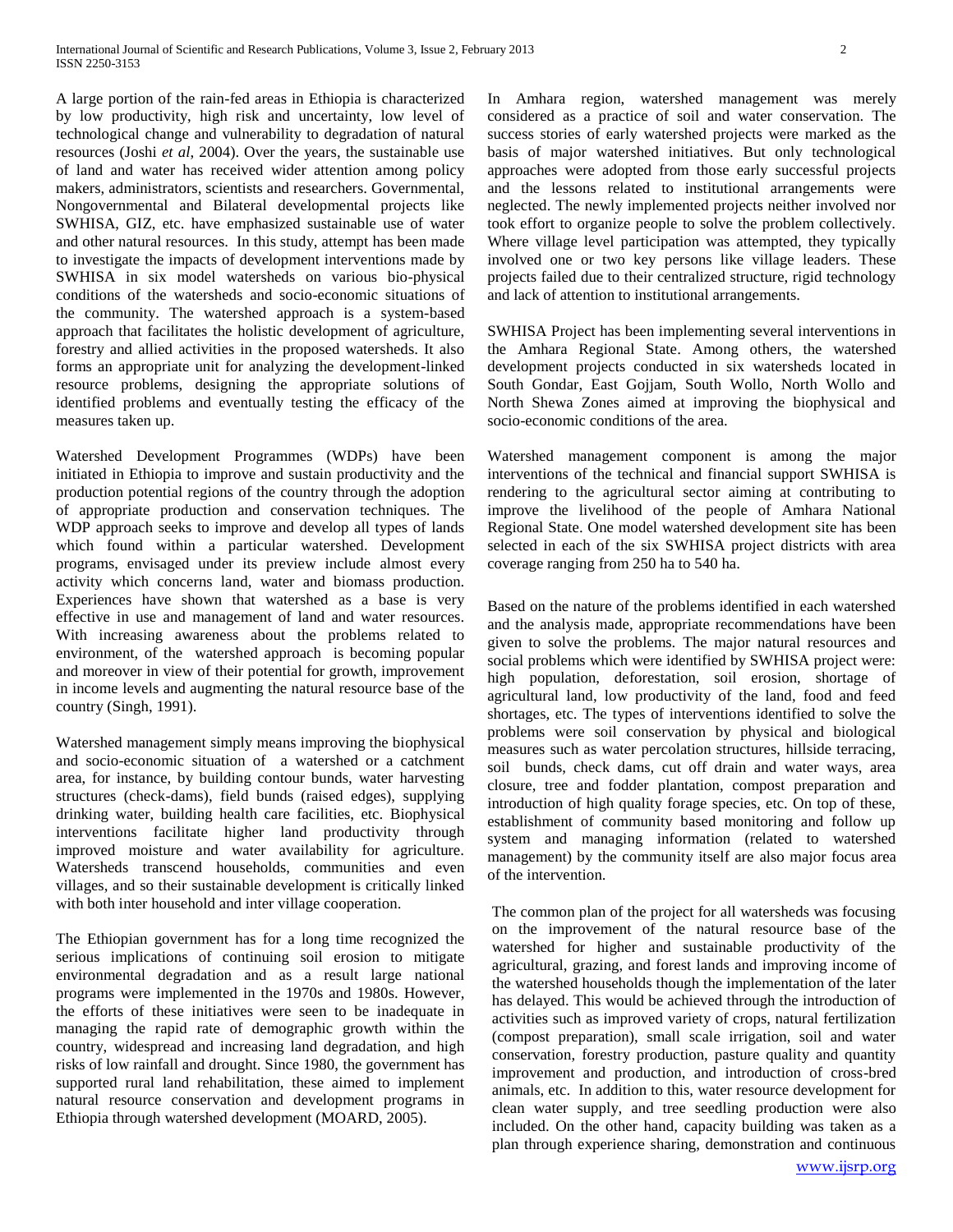training for farmers, kebele administrators, district development agents and other government bodies.

The project's specific and general objectives were stated as follows: The main objective of the project on the model watersheds management was to sustainable use of natural resources (soil, water, flora and fauna) and maintain the fertility of land through the implementation of integrated watershed management approaches. The specific objectives were:

- $\blacksquare$  To increase the productivity of land through rehabilitating the degraded land and improving the water potential of the area.
- Enhance the capacity of farmers, DAs, and district experts and related institutions in the proper planning and management of watersheds.
- To bring about attitudinal change on integrated watershed management through full participation of the community and create sense of ownership of farmers on watershed development by empowering the community in their resources.
- To establish sustainable model watershed development for the area.
- To bring up the introduction of better land management, agronomic practices and introduction of high value crop, etc to ensure a higher income level of the beneficiaries within the model watershed per unit land area. Inclusion of value added activities are considered crucial in SWHISA watershed management plan since it is believed that the most efficient method to ensure sustainability of watershed development activities will be through increase in income from unit land area and additions of income generating activities in the watershed management plan'.

The objectives of this assessment were to:

- Evaluate the appropriateness of the project's strategies, approaches and objectives in terms of development efficiency, impact and sustainability with special reference to improving institutional capacity of community groups including women, partner organizations, in planning, implementing, managing and monitoring development activities
- Evaluatetechnology adoption level of farmers

## II. MATERIALS AND METHODS

# **Study area**

The six model watersheds are found in six different districts namely, Minara (East Belesa), Karitawuha (West Belesa), Maywuha (Goncha), Kuri (Menzmama), Dolequi (Woreilu) and Wurba (Delanta) districts in Amhara National Regional State (Figure 1). Each watershed from each districts are selected by SWHISA experts in close consultation with partner institutions. All watersheds are entirely rain fed; where in Menz Mama, WoreIlu and Delanta have a bimodal rainfall and produce twice

in a given year (belg and Meher) while in Goncha, West Belesa and East Belesa, it is a uni-modal rainfall and produce once in a year which are experiencing moisture stress and recurrent drought (Table 1). The model watersheds have many things in common and also differences by a number of biophysical characteristics. The common landform nature of all the watersheds are classified into four major features including flat plain, rolling foot slopes, hills/hill sides and mountain.

As the runoff from the mountains and adjacent foot slopes pass through those landscapes unit, large gullies reaching a depth of 3m and a width of over 5m were formed at several locations.

Regarding the socio economic description, the total population in all watersheds was 6290, of which 3188 were male and 3102 female. The livelihood of farmers in all watersheds depends on mixed farming system. Crop production and livestock are very important source of income for the watershed communities. Land degradation, as a result of high pressure of farmers and cattle population, soil erosion, poor agronomic practices and inappropriate application of organic fertilizers lead to low productivity of crops and animals. Especially, Karita, Maywuha, Minara and Kuri watersheds are severely degraded and yield is becoming less and less year after year. Surface runoff from hills and undulating areas, where land degradation is pronounced, has significantly increased due to clearing of natural vegetations and removal of other physical obstacles. Such high surface runoff has caused erosion of cultivated as well as grazing lands in the lower catchment. These areas were used to be forest land for many years back and their conversion to grazing and cultivated land not only causes loss of fertile topsoil, but also negatively affects the availability of other resources such as potentially available water resources used for livestock and irrigation purposes.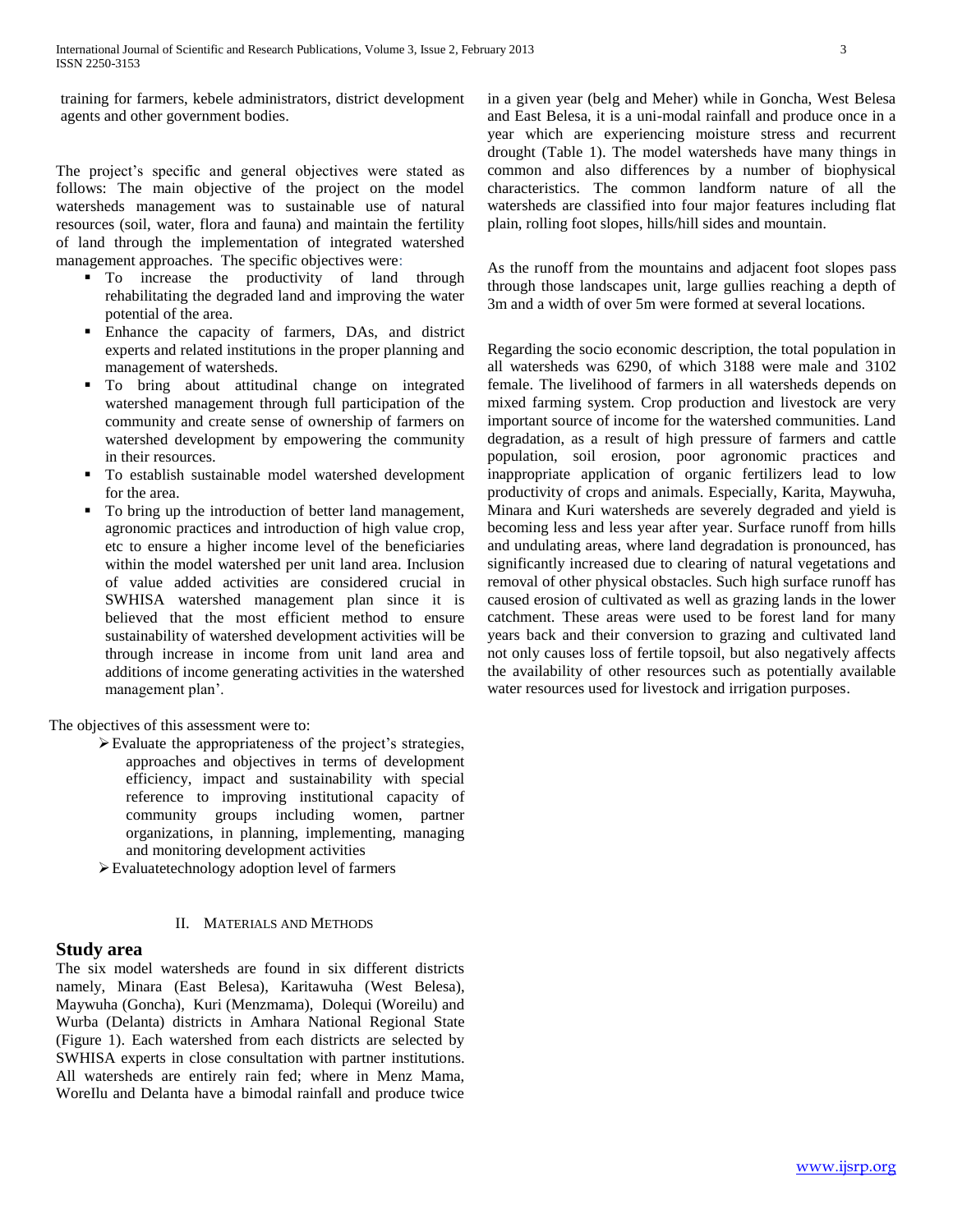

Figure 1: Study areas of the model watersheds

Table 1: Agro-climatic characteristics of the watersheds

| Watershed | AltitudinalRange | Average Min. | Average Max. | Rainfall range | Traditional Agro-ecological        |
|-----------|------------------|--------------|--------------|----------------|------------------------------------|
|           | (m.a.s.l.)       | Temp $(^0C)$ | Temp $(^0C)$ | (mm)           | classifications                    |
| Minara    | 1700-1900        | 17           | 32           | 780-850        | dry woenadega                      |
| Karita    | 1700-1900        | 16           | 30           | $800 - 880$    | dry woenadega (dry mid-alltitude)  |
|           |                  |              |              |                |                                    |
| Maywuha   | 2600-2700        | 12           | 22           | 1200-1500      | Woinadega to Dega (humid highland) |
| Kuri      | $3160 - 3260$    | 5.51         | 19.61        | 861-1000       | Dega to Wurch                      |
| Dolegui   | 2750-2930        | 15.5         | 22.5         | 766 - 1250     | Dega                               |
| Wurba     | 3000-3545        | 4.5          | 16.53        | 880-1200       | Dega to Wurch                      |

Source: District Agricultural Offices, 2011

## III. METHODS

Research methodology including detailed impact assessment tools and survey instruments were conducted in six micro watersheds located in six project districts namely; East Belessa, West Belessa, Delanta, Menz Mama, Goncha and Woreillu. Baseline and watershed development plan documents were used as a bench mark for the assessment Sets of indicators comprising both conventional signs of productivity and those relating to less tangible factors such as 'ability to accept initial slow progress were used as plan evaluation criteria in addition to project target indicators. The indicators were:

- Replication to non-project sites,
- Changes in the self-dependence of local groups and communities,
- Changes in gender relations,
- Overall projects plans and technologies acceptance
- Sustainability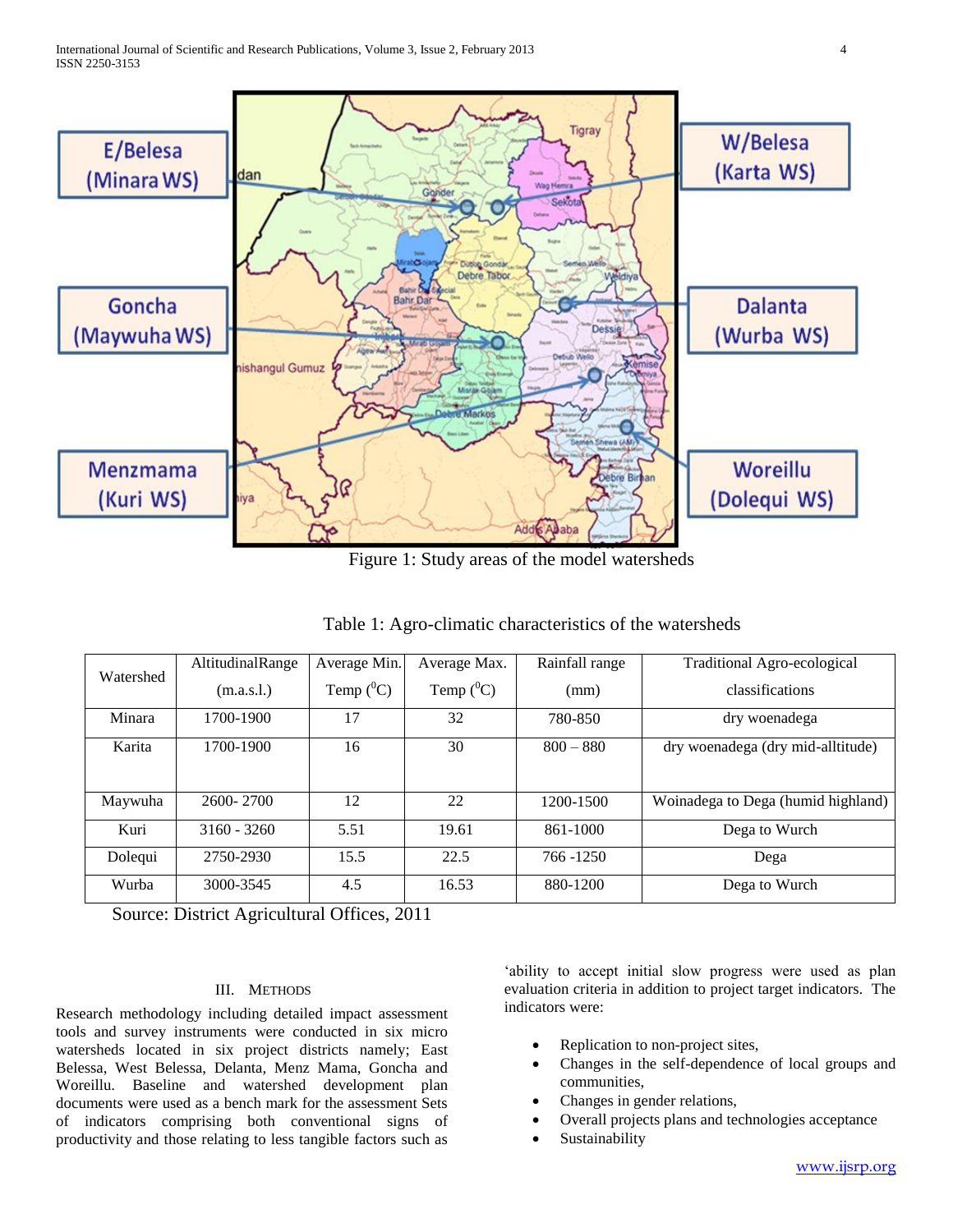A total sample of 40 households from each watershed was selected randomly. Generally, a total of 240 (40x6) sample households were considered. We selected 40 households for better comparison using statistical tests and to minimize the sampling error. By including questions that could describe the past and the present situation in the questionnaire and data sheets (Table 2), the study team could assess the "before and after" cases simultaneously to capture the changes due to the advent of watershed development projects in order to understand the impact of the program. The total sample household number is nearly quarter of the total number of households in the watershed.

| Table 2: Category and level of evaluation/assessment |
|------------------------------------------------------|
|------------------------------------------------------|

| <b>Impact level</b>                           | <b>Impact description</b>                                                                               |
|-----------------------------------------------|---------------------------------------------------------------------------------------------------------|
| Implementation of<br>Intervention plan        | Comparison of SWHISA's plan before<br>intervention and actual implementation<br>in the project period   |
| Farmers' Adoption<br>level                    | Utilization of technologies<br>disseminated by the project                                              |
| Farmers' Evaluation<br>of interventions       | The acceptability of technologies<br>disseminated by the project                                        |
| <b>Experts Evaluation</b><br>of interventions | The change of the model watersheds<br>farmers response to the level of<br>acceptance and sustainability |

The primary data collected using a structured questionnaire has been analyzed using SPSS computer software. The data collected from secondary data and using a reconnaissance survey has been narrated and supplement the quantitative analysis. The analytical statistical methods were descriptive statistics and statistical tests like t-test, chi-square and ANOVA. Moreover, institutional and stakeholder analyses related to the intervention evaluation, sustainability assessment and possible replication of project approach were made to draw policy and institutional recommendations.

# IV. RESULTS AND DISCUSSIONS

SWHISA project tried to intervene and resulted in significant changes in many of the farmers' problems. To mention some,

soil and water conservation works, such as area closure formation, nursery development, tree plantation, gully treatment, compost making, water harvesting, capacity building, experience sharing, farming tools supply, gender equality and awareness creation are among the major areas of interventions. Forage development, Irrigation developments and production of forage and horticultural crops showed some improvements. The overall intervention strategies which were tried to be implemented showed significant changes in the biophysical as well as socio economic status of the people in all watersheds as stated in Table 3.

Moreover, based on the discussion made with watershed committees, the WDP was so participatory, comprehensive, and attainable. Almost all of the plans were successfully implanted. Those plans were developed after identification of the problems of farmers by the mobilization of the SWHISA project.

The level of adoption of various soil and moisture conservation measures and their follow-up activities by farmers can also be considered as a combined effect of awareness, involvement in the program and contribution. The result indicates that there is a wide variation in the level of adoption. All of the project interventions were not immediately accepted by the local population. Some of the intervention areas were easily adopted and others were adopted after a continuous training and experience sharing programs of the project. The level of adoption in all the watersheds is summarized in Table 4.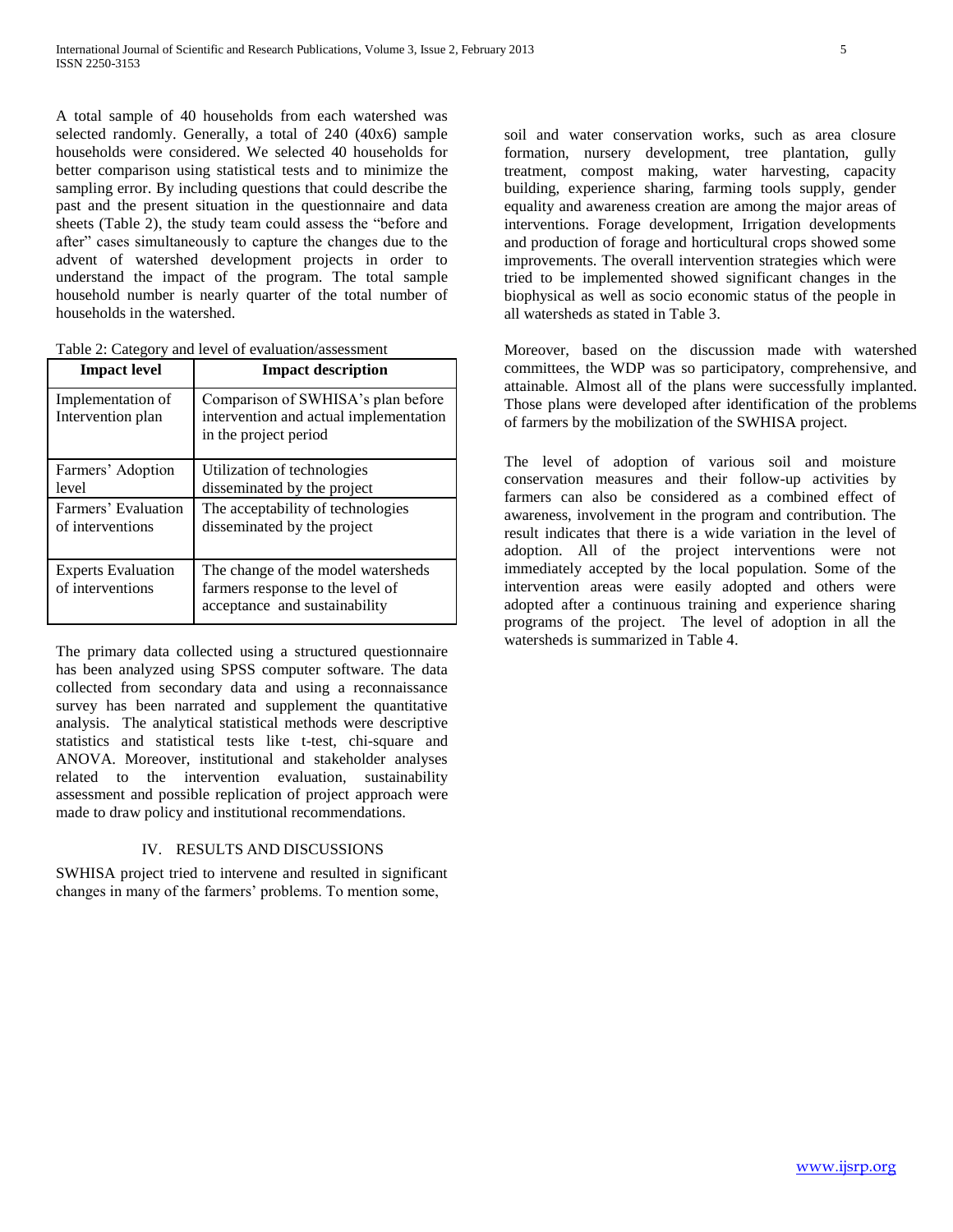| <b>Intervention plan</b>                                                                           | Minara     | Karita | Maywuha                | Kuri         | Dolegie    | Wurba    |
|----------------------------------------------------------------------------------------------------|------------|--------|------------------------|--------------|------------|----------|
|                                                                                                    | (E/Belesa) |        | (W/Belesa (Gonchasiso) | (Menze       | (Woreillu) | (Dalanta |
| - SWC                                                                                              |            |        |                        | ✓            |            |          |
| - Nursery establishment & forestry development                                                     |            | ✓      |                        | ✓            | ✓          |          |
| - Livestock improvement, and forage development                                                    |            | ✓      |                        | $\checkmark$ | ✓          |          |
| - Agronomic development for improved<br>crop<br>production                                         |            |        |                        | ✓            |            |          |
| - Horticultural crop production                                                                    | ✓          | ✓      | ✓                      | $\checkmark$ | ✓          |          |
| - Preparation & production of energy saving stoves<br>including solar energy and Biogas technology |            |        |                        |              |            |          |
| - Horticultural crop production                                                                    |            | ✓      | ✓                      | $\checkmark$ | ✓          |          |
| - Water harvesting & small-scale irrigation dev't                                                  |            |        |                        | $\checkmark$ | ✓          |          |
| - Compost & other natural fertilizers preparation                                                  |            |        |                        | $\checkmark$ | ✓          |          |
| - Project leadership & management with watershed<br>committee establishment                        |            |        |                        | ✓            |            |          |
| - Family planning & hygiene improvement                                                            |            |        |                        |              |            |          |
| - Off-farm activities for generating additional<br>incomes                                         |            |        |                        |              |            |          |
| - Home management and health care.                                                                 |            |        | √                      | $\checkmark$ | ✓          |          |
| - Apiculture and poultry development                                                               | ✓          | ✓      | √                      | $\checkmark$ | ✓          |          |
| - Infrastructure development                                                                       |            |        |                        | ✓            |            |          |
| - Credit Service                                                                                   |            |        |                        |              |            |          |
| - Capacity building                                                                                |            |        | ✓                      | $\checkmark$ |            |          |
| - Provision of quality farming hand tools                                                          |            |        |                        |              |            |          |

|  |  | Table 3: Evaluation of the project Intervention plan in the WDP |  |  |
|--|--|-----------------------------------------------------------------|--|--|
|  |  |                                                                 |  |  |

Accordingly, all SWC interventions had high level of adoption except nursery development. Number of respondent's participation and their evaluation on SWC works such as gully treatment, tree plantation, terrace and bundle construction and area closure adoption rate were found to be high. For nursery development management, 66% of respondents participated in SWC works and 60% of the participants had evaluated the SWC works as good and the level of adoption was medium.

Soil fertility management intervention had generally low to medium adoption except compost application (88% of respondents were involved in it and 80% of participants had evaluated it as good. Even though, the number of respondents who practiced green manuring reached 109 out of 240 and medium level adoption category accommodate 100-200 participants out of 240, the assessment team had observed that green manuring technology was not adopted very well and had low level of adoption. Relatively, green manuring had been better practiced in East Belesa. Respondent assessment result showed as 29 out of 40 participants had been involved in the work and 22 out of 40 had evaluated it as good.. In East Gojjam, Maywuha watershed, the adoption level was low only 9 participants out of 40 evaluated it as good. The reason is that the natural soil fertility condition is better and the awareness level of the people in the improvement of the soil condition was limited.

In the area of water harvesting and utilization activities, drinking water construction, irrigation utilization and rain

water harvesting were the main activities of intervention SWHISA project has brought in to the model watersheds. Generally, water harvesting and utilization interventions had low level of adoption (Table 4). Specially, rain water harvesting and irrigation utilization interventions had low level of adoption in Maywuha and Doleqi watersheds, only 2 to 5 participants from the sample households were involved.

On the other hand, under the crop production intervention, improved seed utilization, horticulture production, herbicide/pesticide utilization and post harvest technology dissemination have been among the activities to boost crop production development intervention areas. The overall level of adoption of the crop production technologies(which are cultural based and conventional agricultural production system) in the target areas was low except utilization of improved seeds. The utilization of improved seed was moderately adopted in all intervention areas (110 out of 240 participated in this intervention and 93 out of 110 had evaluated the technology as good technology).

In the area of animal production intervention, production of fodder trees, offering training and experience sharing tours were the common activities for the development of animal productivity. Even though, different interventions of increasing agricultural production and productivity have been also practiced by government since many years ago, SWHISA also introduced the above specific interventions that have synergic results on increasing cattle fattening, small ruminant production, apiculture and livestock feed development.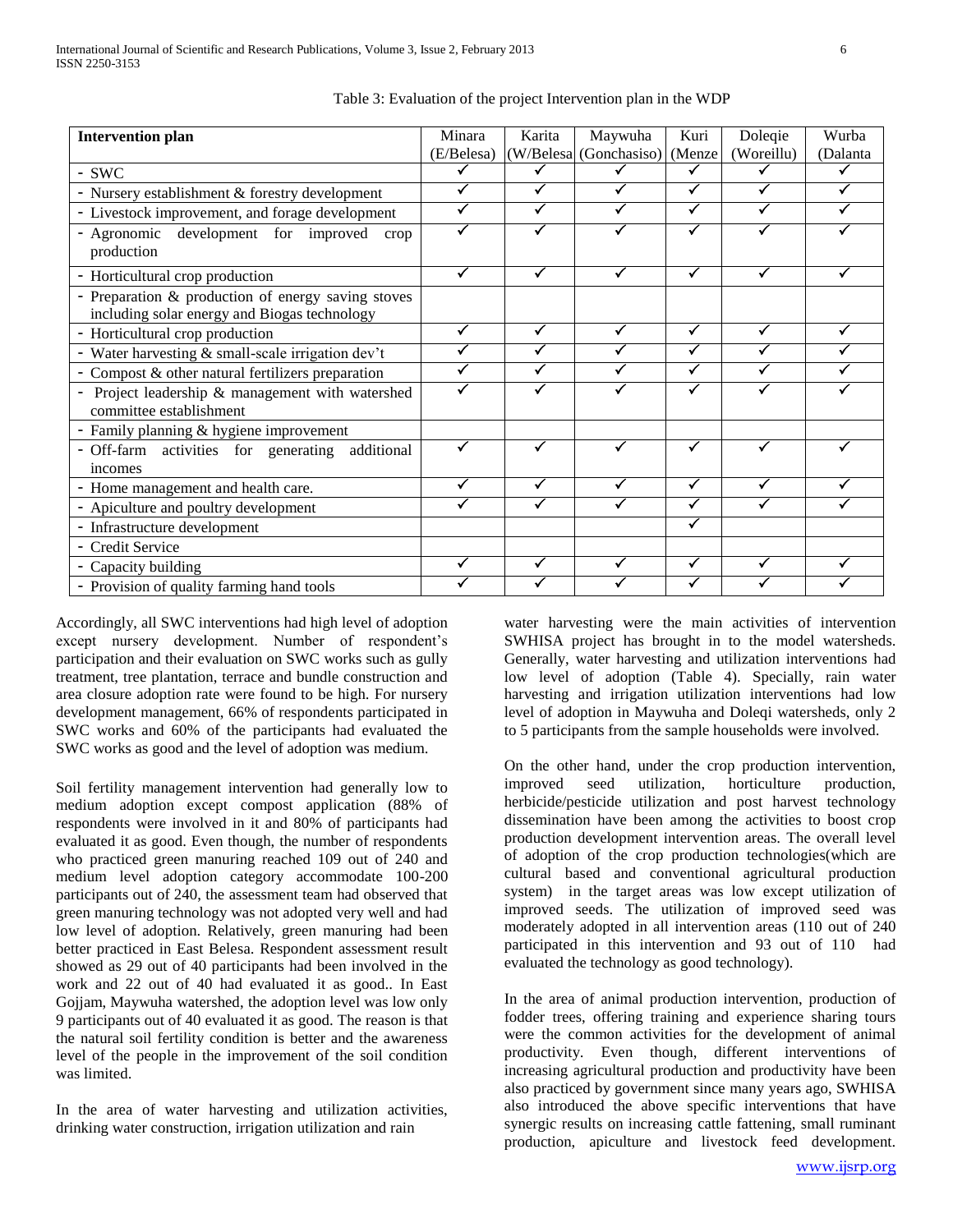Assessment findings indicated that animal production packages had medium level of adoption except apiculture. Apiculture intervention through the provision of training and facilitation of experience sharing tools, were not adopted very well (38 out of 240 participants and 32 out of 38 supported

this idea). The low level of adoption was because of low number of participants, otherwise nearly, 96 % of the participants who were involved in apiculture, liked the technology and had good evaluation of the intervention.

| Table 4. Households' participation in SWISHA Intervention |  |  |  |
|-----------------------------------------------------------|--|--|--|
|-----------------------------------------------------------|--|--|--|

| <b>Description of</b><br>interventions   | Participants &<br>evaluation |                |                 | Minara Karita Maywuha | Kuri            | Dolegie Wurba    |                 | <b>Total</b>    | <b>Adoption</b><br>Level ** |
|------------------------------------------|------------------------------|----------------|-----------------|-----------------------|-----------------|------------------|-----------------|-----------------|-----------------------------|
| <b>SWC</b> works                         | Households Evaluated         | 40             | 40              | 40                    | 40              | 40               | 40              | 240             | High                        |
| - Area closure                           | Households Evaluated         | 39             | 38              | 29                    | 40              | 39               | 38              | 239             |                             |
|                                          | Evaluation(Good)             | 39             | 38              | 29                    | 40              | 39               | 38              | 223             |                             |
| - Gully treatment                        | Households Evaluated         | 36             | 40              | 32                    | 40              | 39               | 33              | 220             | High                        |
|                                          | Evaluation(Good)             | 27             | 34              | 31                    | 40              | 37               | 32              | 201             |                             |
| Trench<br>- Terrace,<br>$\&$             | Households Evaluated         |                |                 |                       |                 |                  |                 |                 |                             |
| bundle construction                      |                              | 39             | 39              | 36                    | 40              | 37               | 38              | 229             | High                        |
|                                          | Evaluation(Good)             | 30             | 34              | 35                    | 40              | 36               | $\overline{39}$ | 214             |                             |
| - Nursery dev't&mgt                      | Households Evaluated         | 23             | 23              | 29                    | 36              | 18               | 29              | 158             | Medium                      |
|                                          | Evaluation(Good)             | 19             | 17              | 29                    | 35              | 17               | 29              | 146             |                             |
| - Tree plantation                        | Households Evaluated         | 25             | 29              | 36                    | 40              | 37               | 36              | 203             | High                        |
|                                          | Evaluation(Good)             | 25             | 29              | 36                    | 40              | 37               | 36              | 203             |                             |
| fertility<br>• Soil<br>mgt<br>activities | Households Evaluated         | 40             | 40              | 40                    | 40              | 40               | 40              | 240             |                             |
| - Compost application                    | Households Evaluated         | 32             | $\overline{38}$ | 37                    | $\overline{31}$ | 36               | 36              | 210             | High                        |
|                                          | Evaluation(Good)             | 24             | 33              | 36                    | 31              | 34               | 36              | 194             |                             |
| - Manure application                     | Households Evaluated         | 35             | 25              | 34                    | 24              | 31               | $\overline{23}$ | 172             | Medium                      |
|                                          | Evaluation(Good)             | 27             | 25              | 33                    | 24              | 30               | 23              | 162             |                             |
| - Green manuring                         | Households Evaluated         | 29             | 13              | 9                     | 16              | 19               | 23              | 109             | $Low*$                      |
|                                          | Evaluation(Good)             | 22             | 13              | 9                     | 16              | 19               | 23              | 102             |                             |
| - Agronomic practices                    | Households Evaluated         | 30             | 35              | 29                    | $\overline{33}$ | 34               | $\overline{32}$ | 193             | Medium                      |
|                                          | Evaluation(Good)             | 22             | 30              | 29                    | 34              | 32               | 31              | 178             |                             |
| • Water harvesting and<br>utilization    | Households Evaluated         | 40             | 31              | 37                    | 39              | 40               | 40              | 227             |                             |
| Drinking<br>water<br>construction        | Households Evaluated         | 36             | 22              | 12                    | 18              | 10               | 16              | 114             | Low                         |
|                                          | Evaluation(Good)             | 28             | $20\,$          | 12                    | 17              | 8                | 16              | 101             |                             |
| - Irrigation utilization                 | Households Evaluated         | $\overline{4}$ | $\tau$          | 19                    | $\overline{2}$  | 6                | 19              | 57              | Low                         |
|                                          | Evaluation(Good)             | $\overline{4}$ | $\tau$          | 19                    | $\overline{2}$  | 6                | 19              | 57              |                             |
| - Rain water harvesting                  | Households Evaluated         | $\tau$         | 9               | $\mathbf{1}$          | $\overline{22}$ | $\mathbf{1}$     | 10              | 50              | Low                         |
|                                          | Evaluation(Good)             | $\overline{3}$ | 9               | $\overline{2}$        | $\overline{19}$ | $\mathbf{1}$     | $\overline{10}$ | 44              |                             |
| • Crop production                        | Households Evaluated         | 40             | 40              | 40                    | 39              | 40               | 40              | 239             |                             |
| - Improved<br>seed<br>utilization        | Evaluation(Good)             | 25             | 28              | $\overline{21}$       | 19              | $\overline{7}$   | $\overline{10}$ | 110             | $M^*$                       |
|                                          | Households Evaluated         | 15             | $27\,$          | 19                    | $18\,$          | 5                | 9               | 93              |                             |
| - Horticulture production                | Evaluation(Good)             | 15             | 15              | 14                    | 8               | 6                | 23              | 81              | Low                         |
|                                          | Households Evaluated         | $\,8\,$        | 14              | 12                    | $8\,$           | 6                | 21              | 69              |                             |
| /herbicide<br>- Pesticide<br>utilization | Evaluation(Good)             | 18             | 23              | 26                    | 13              | $\overline{2}$   | 4               | 86              | Low                         |
|                                          | Households Evaluated         | 13             | 23              | 23                    | 12              | $\boldsymbol{2}$ | 4               | 77              |                             |
| harvest<br>- Post<br>technology          | Households Evaluated         | 22             | 15              | 14                    | 7               | 8                | $\overline{13}$ | $\overline{79}$ | Low                         |
|                                          | Evaluation(Good)             | 13             | 15              | 10                    | 7               | 6                | 12              | 63              |                             |
| <b>Animal production</b>                 | Households Evaluated         | 40             | 37              | 40                    | 39              | 40               | 39              | 235             |                             |
| - Cattle fattening                       | Evaluation(Good)             | 10             | 6               | 17                    | $20\,$          | 8                | 16              | 77              | Medium <sup>*</sup>         |
|                                          | Evaluation(Good)             | $\,8\,$        | 6               | 16                    | 19              | 8                | 16              | 73              |                             |
| - Small ruminant (Sheep<br>and goat)     | Households Evaluated         | 14             | $\tau$          | 13                    | 13              | 10               | 27              | 84              | $M^*$                       |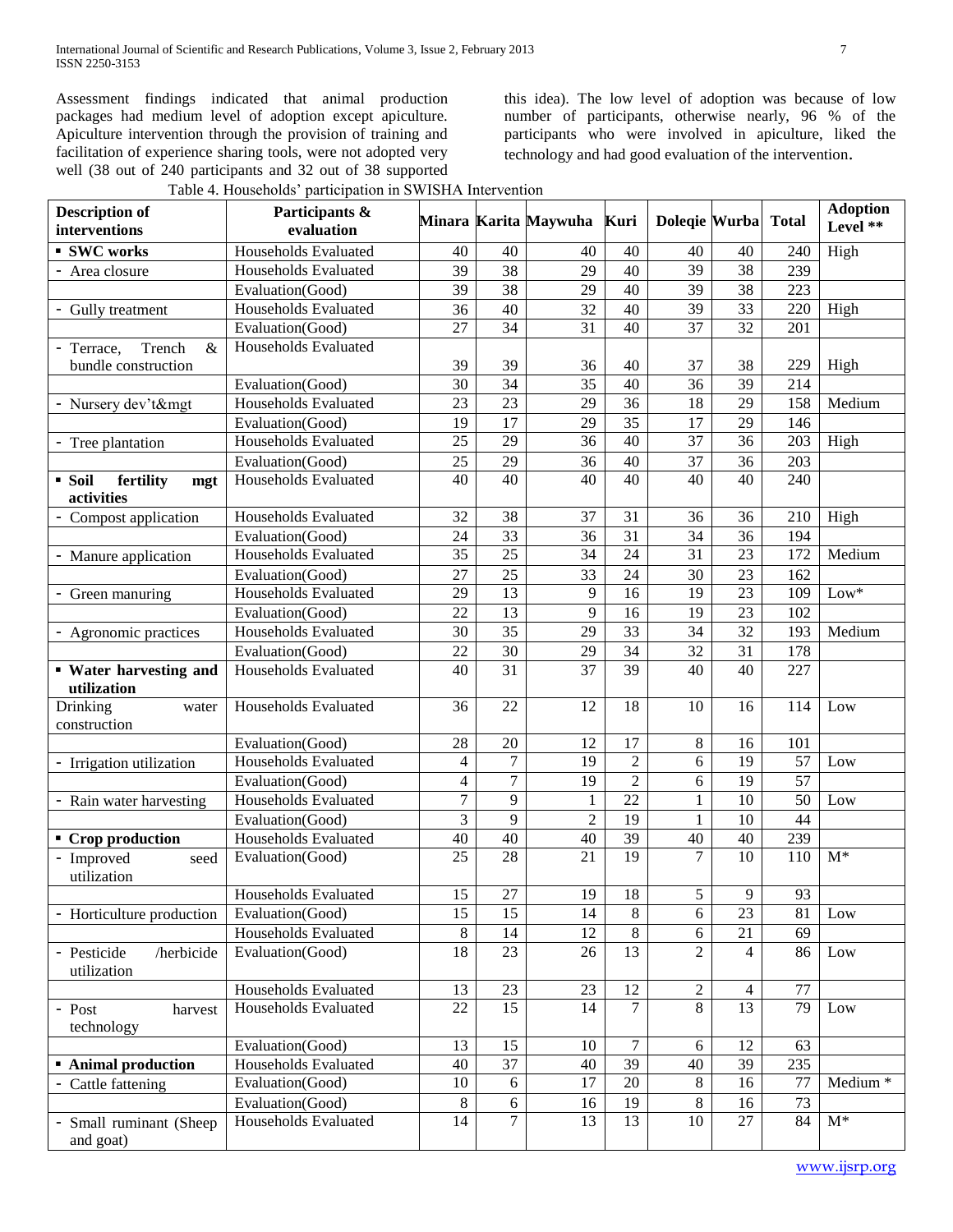| <b>Description of</b><br>interventions | Participants &<br>evaluation |    |                | Minara Karita Maywuha Kuri |    | Dolegie Wurba Total |                    |      | <b>Adoption</b><br>Level ** |
|----------------------------------------|------------------------------|----|----------------|----------------------------|----|---------------------|--------------------|------|-----------------------------|
|                                        | Evaluation (Good)            | 10 | $\overline{ }$ |                            | 14 |                     | 27                 | 78   |                             |
| - Apiculture<br>(Local/Improved)       | Households Evaluated         |    |                |                            |    |                     |                    | 38   | Low                         |
|                                        | Evaluation (Good)            |    |                |                            |    |                     |                    | 32   |                             |
| - Feed development                     | Households Evaluated         | 22 | 10             |                            | 13 | 15                  | 27                 | 100- | $M^*$                       |
|                                        | Evaluation(Good)             | 18 |                |                            | 13 | 13                  | $\mathcal{L}$<br>∠ | 91   |                             |

Remark \* Adoption level modified by physical evaluation

\*\* Based on the physical evaluations and number of participants (High >200; Medium 100 - 200, Low < 100).

On the other hand, the sustainability issues of the watershed plans and technologies are stated as follows. About 80 % of the sample respondents have explained their willingness to continue practicing SWHISA project interventions even in the absence of the project. It was high in Minera (92.5 %) and very low in Maywuha (59 %) (Figure 2). The best performing and managed closed area of Minera and Wurba has also revealed this reality. The main reason for lower willingness to continue for Maywuha model watershed was the complain of the households in the watershed to have food aid by comparing the neighbouring WFP (World Food Program) watershed supported by food aid and the dissatisfaction on the selection of households for experience sharing from the watershed during this assessment.



Figure 2: Percentage of households on willingness for interventions implementation in the future.

The general willingness was not consistent for each specific intervention during this assessment. Based on the qualitative evaluation of the sample households respond in individual and group discussions it was possible to classify the different interventions in to three levels based on their potential to be practiced even without support of SWHISA (High, Medium and Low) (Table 5).

Table 5. Future prospect of specific intervention to be practiced in the future

| <b>Intervention options</b>                | <b>Level</b><br>of<br>continuity | <b>Remark</b>                      |
|--------------------------------------------|----------------------------------|------------------------------------|
| - SWC works                                |                                  |                                    |
| - Area closure                             | Low                              | Free grazing                       |
| - Gully treatment                          | Medium                           |                                    |
| bundle<br>- Terrace<br>$\&$                | Medium                           |                                    |
| construction                               |                                  |                                    |
| - Nursery dev't&mgt                        | Medium                           |                                    |
| - Tree plantation                          | High                             |                                    |
| fertility<br>Soil<br>mgt<br>activities     |                                  |                                    |
| - Compost application                      | High                             |                                    |
| - Manure application                       | High                             |                                    |
| - Green manuring                           | Low                              | Less availability                  |
| - Agronomic practices                      | Medium                           |                                    |
| <b>Water</b> harvesting and<br>utilization |                                  |                                    |
| - Drinking<br>water<br>construction        | Low                              |                                    |
| - Irrigation utilization                   | High                             |                                    |
| - Rain<br>water<br>harvesting              | Low                              | High<br>of<br>cost<br>construction |
| <b>Crop production</b>                     |                                  |                                    |
| - Improved<br>seed<br>utilization          | Medium                           | Cost of seed                       |
| - Horticulture<br>production               | Medium                           |                                    |
| - Pesticide /herbicide<br>utilization      | Medium                           |                                    |
| <b>Animal production</b>                   |                                  |                                    |
| - Cattle fattening                         | Medium                           |                                    |
| - Small<br>ruminant<br>(Sheep and goat)    | Medium                           |                                    |
| - Apiculture<br>(Local/Improved)           | Medium                           |                                    |
| - Feed development                         | Low                              |                                    |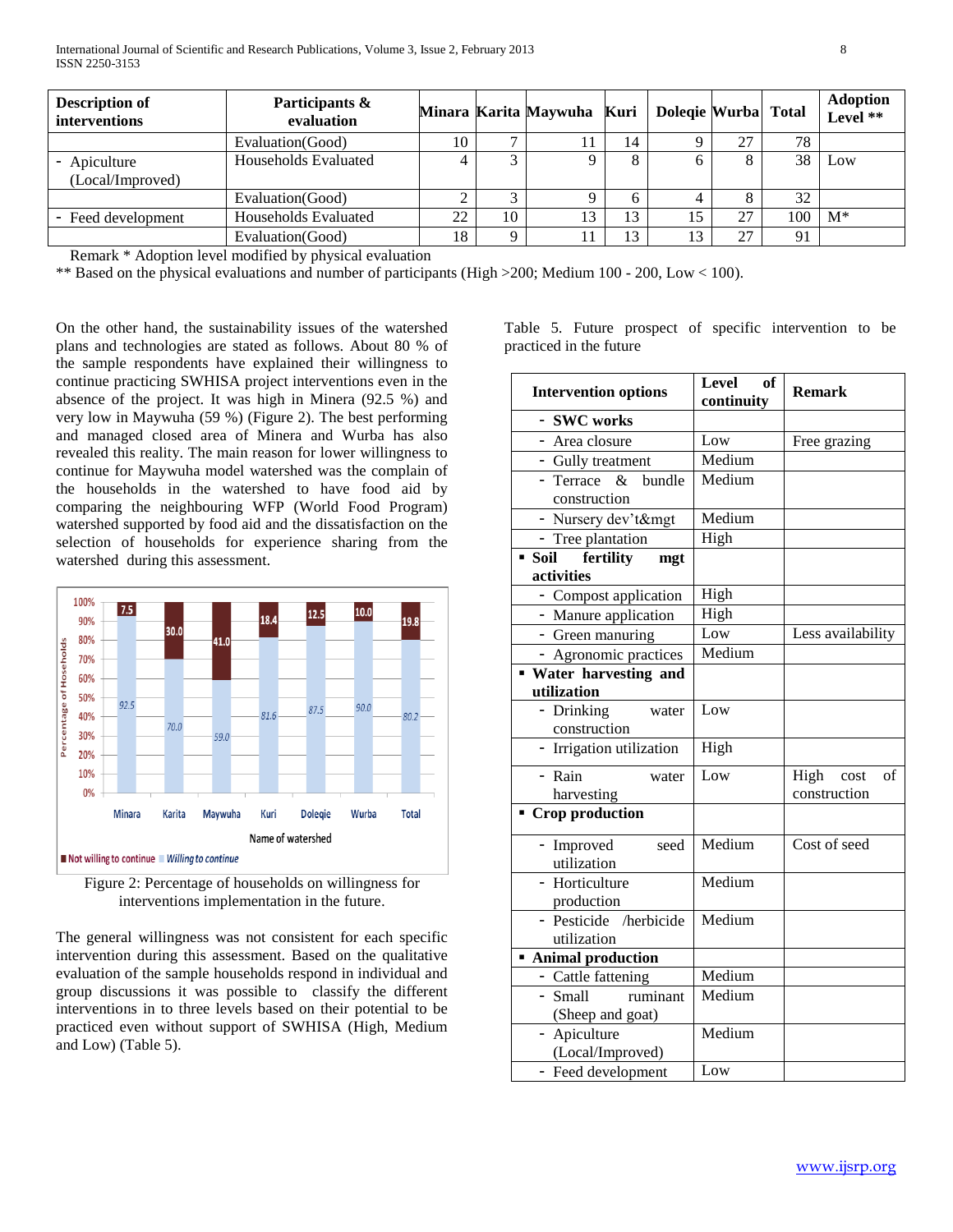## V. CONCLUSION

From the results of the assessment study it is possible to make the following conclusions. The Watershed Committees had been actively involved in the implementation of watershed programmes in all the watersheds. It was realized that participation of local community members are key to the success of the watershed projects' plan. Participation also enhances community empowerment. The participation of beneficiaries in planning and execution of the watershed was seen in rural households. The study team has tried to weight the achievement of SWHISA project objectives as indicated in the table 6. The project tried to intervene in most of the problems of farmers in all the model watersheds.

Table 6:Evaluation of SWHISA project objectives

### achievement

| <b>SWHISA Objectives</b>                          | <b>Evaluation</b> |
|---------------------------------------------------|-------------------|
| • To increase the productivity of land by         |                   |
| rehabilitating the degraded land & improving      |                   |
| the water potential.                              |                   |
| Enhance the capacity of farmers, DAs, $\&$        |                   |
| district experts $&$ related institutions in the  |                   |
| proper planning & mgt of WSs                      |                   |
| • To establish sustainable model WS dev't for     |                   |
| the area.                                         |                   |
| • To bring up better land management,             |                   |
| agronomic practices and introduction of high      |                   |
| value crop                                        |                   |
| • To increase the productivity of land through    |                   |
| rehabilitating the degraded land                  |                   |
| • To increase the productivity of land by         |                   |
| rehabilitating the degraded land & improving      |                   |
| the water potential.                              |                   |
| • To bring about attitudinal change on integrated |                   |
| watershed management through full                 |                   |
| participation of the community and create         |                   |
| sense of ownership of farmers on watershed        |                   |
| development by empowering the community in        |                   |
| their resources                                   |                   |
| • To ensure a higher income level of the          | Partially         |
| beneficiaries within the model watershed per      | Yes               |
| unit land area.                                   |                   |
| • Inclusion of value added activities were        | Partially         |
| considered                                        | Yes               |

The adoption levels of those interventions were different. Some of the interventions were highly adopted, like SWC works and others took some time such as water harvesting and utilization. Crop and animal production were also medium to low adoption levels based on the respondents response. The study team recommends the following points :Identification of potential farming households for capital intensive technologies, strengthen monitoring and evaluation system, avoid partiality in capacity building management, reduce dependency syndrome, develop a guideline to evaluate the impacts on the hydrology, establish data base system, strengthen experience sharing, create market outlet and

increase market success, complementarities with districts, stepwise introduction of technologies, set clear boundary of the watersheds and design staff retention system**.**

## **ACKNOWLEDGEMENTS**

This assessment study would never be completed without the contribution of many people to whom we would like to express our gratitude. First of all we would like to thank SWHISA Project for assisting financial and all the necessary materials and transport facilities without any delay. Moreover, The SWHISA Project focal person, development agents (DAs), district agricultural offices, local guiders, watershed committees and respondents of all the watersheds in each district were indispensable for the successful completion of the field work. We would like also to acknowledge people who contribute their knowledge and time in data collection and entry processes.

#### **REFERENCES**

- [1] Amede, Tilahun; EndriasGeta and TakeleBelachew, (2001). Reversing soil degradation in Ethiopian Highlands. Managing African Soils No. 23. IIED-London
- [2] Bollom, Michael W (1998). Impact Indicators: An Alternative Tool for the Evaluation of Watershed Management, New Delhi: IGBP
- [3] Bond, Richard, Johanna Curran, Colin Kirkpatrick, Norman Lee and Paul Francis (2001). "Integrated Impact Assessment for Sustainable Development: A Case Study Approach",World Development,
- [4] Chopra, Kanchan (1998), "Watershed Management Programme: An evaluation of Alternative Institutional and Technical Options" in Farrington, John, CathrynTurton and A. J.
- [5] Deshpande, R. S. and N. Rajasekaran (1997). Impact of Watershed Development Programme: Experiences and Issues, ArthaVijnana, 39::3, pp. 374- 390
- [6] Giller, K.E. (2000). Translating science into action for agricultural development in the tropics: an example from decomposition studies.Applied soil ecology 14: 1-3.
- [7] GTZ-IFSP (2002). Progress report of activities, Debera tabor, Ethiopia
- [8] James(1999) Participatory Watershed Development: Challenges for the Twenty-First Century, New Delhi: OUP
- [9] Joshi, et al. (2004): Socio economic and Policy Research on watershed Management in India: Synthesis of Past experiences and needs for future research, ICRISAT, Hyderabad Available at *SAT eJournal*, August 2006, Vol. 2, Issue 1

[10] MOARD (2005). Guide line for integrated watershed management, Addis Ababa, Ethiopia

[11] Rama Chandrudu, M. V. (2006). Understanding Processes of Watershed Development Program in India, Volume 1-6, Hyderabad: WASSAN